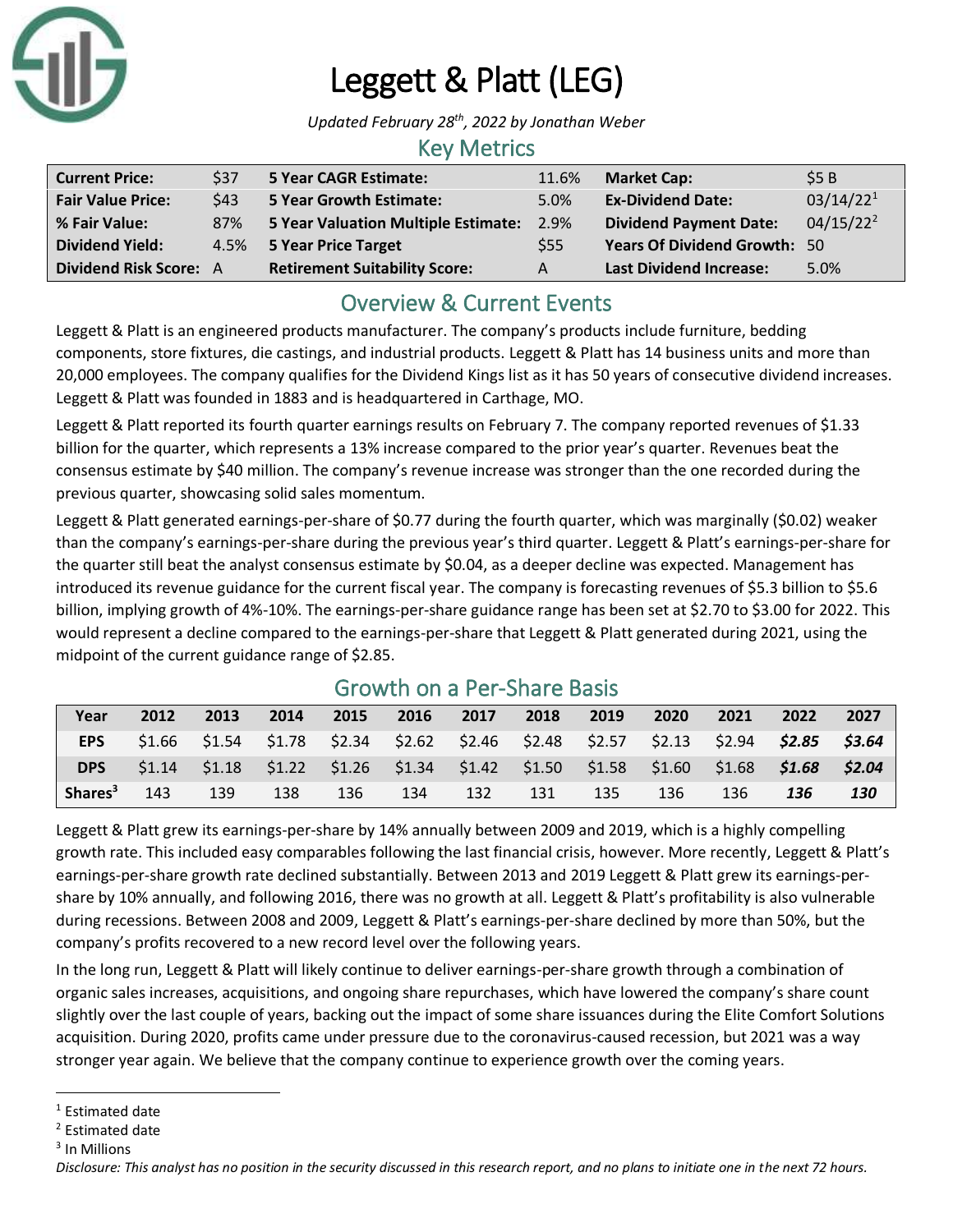

# Leggett & Platt (LEG)

*Updated February 28th, 2022 by Jonathan Weber*

#### Valuation Analysis

| Year                                                        | 2012 | 2013 | 2014 | $\sim$ 2015    | 2016 | 2017 | 2018 | 2019    | 2020    | 2021               | <b>Now</b>      | 2027 |
|-------------------------------------------------------------|------|------|------|----------------|------|------|------|---------|---------|--------------------|-----------------|------|
| $\sqrt{7}$ Avg. P/E 14.1 20.1 19.4 19.5 18.3 20.0 14.5 19.8 |      |      |      |                |      |      |      |         | 20.7    | $\sim$ 13.9 $\sim$ | 13.0            | 15.0 |
| Avg. Yld. $4.9\%$                                           |      |      |      | 3.8% 3.5% 2.8% | 2.8% | 2.9% | 4.1% | $3.1\%$ | $3.6\%$ | $-4.1\%$           | $4.5\%$ $3.7\%$ |      |

Leggett & Platt traded at a relatively high valuation throughout much of the last decade, with shares being valued at a high-teens to low-20s earnings multiple during most of these years. Based on management's guidance figures, shares are trading for around 13 times this year's earnings right now. We do not believe that the 18-20 times earnings ratios from the past will remain in place forever, as growth slowed down even before the virus crisis, which is why a mid-teens earnings multiple seems more appropriate. Shares trade below our fair value estimate today.

## Safety, Quality, Competitive Advantage, & Recession Resiliency

| Year                                                                                  | 2012 | 2013 2014 2015 2016 2017 2018 2019 2020 2021 2022 2027 |  |  |  |  |  |
|---------------------------------------------------------------------------------------|------|--------------------------------------------------------|--|--|--|--|--|
| <b>Payout</b> 68.7% 76.6% 68.5% 53.8% 51.1% 57.7% 60.5% 61.5% 75.1% 57.1% 58.9% 56.2% |      |                                                        |  |  |  |  |  |

Leggett & Platt's dividend payout ratio was very high - well above 100% - during the last financial crisis. The company nevertheless did not cut its dividend during those troubled times. Since then the dividend payout ratio has declined considerably, although 2020's artificially low profits brought the payout ratio up to a high level again. Due to the strong dividend track record, we rate the payout as relatively safe.

Leggett & Platt has a long and successful history, but during the last financial crisis its earnings were decimated. It is likely that another deep recession will also hurt Leggett & Platt, although this will likely be temporary again. Leggett & Platt could continue to make acquisitions in order to grow its size and scale, which serve as advantages versus peers.

# Final Thoughts & Recommendation

Leggett & Platt is a company that has performed very well in the past, both in terms of generating earnings growth, as well as when it comes to its decades-long dividend growth track record. Going forward, we believe Leggett & Platt's earnings-per-share growth rate will be substantially lower, but the company's earnings-per-share should still continue to grow in the long run. Leggett & Platt will offer compelling total returns over the coming years, according to our current estimates. We rate the stock a buy at current prices which are below our fair value estimate.



# Total Return Breakdown by Year

[Click here to rate and review this research report. Your feedback is important to us.](https://suredividend.typeform.com/to/ScKeFu)

*Disclosure: This analyst has no position in the security discussed in this research report, and no plans to initiate one in the next 72 hours.*